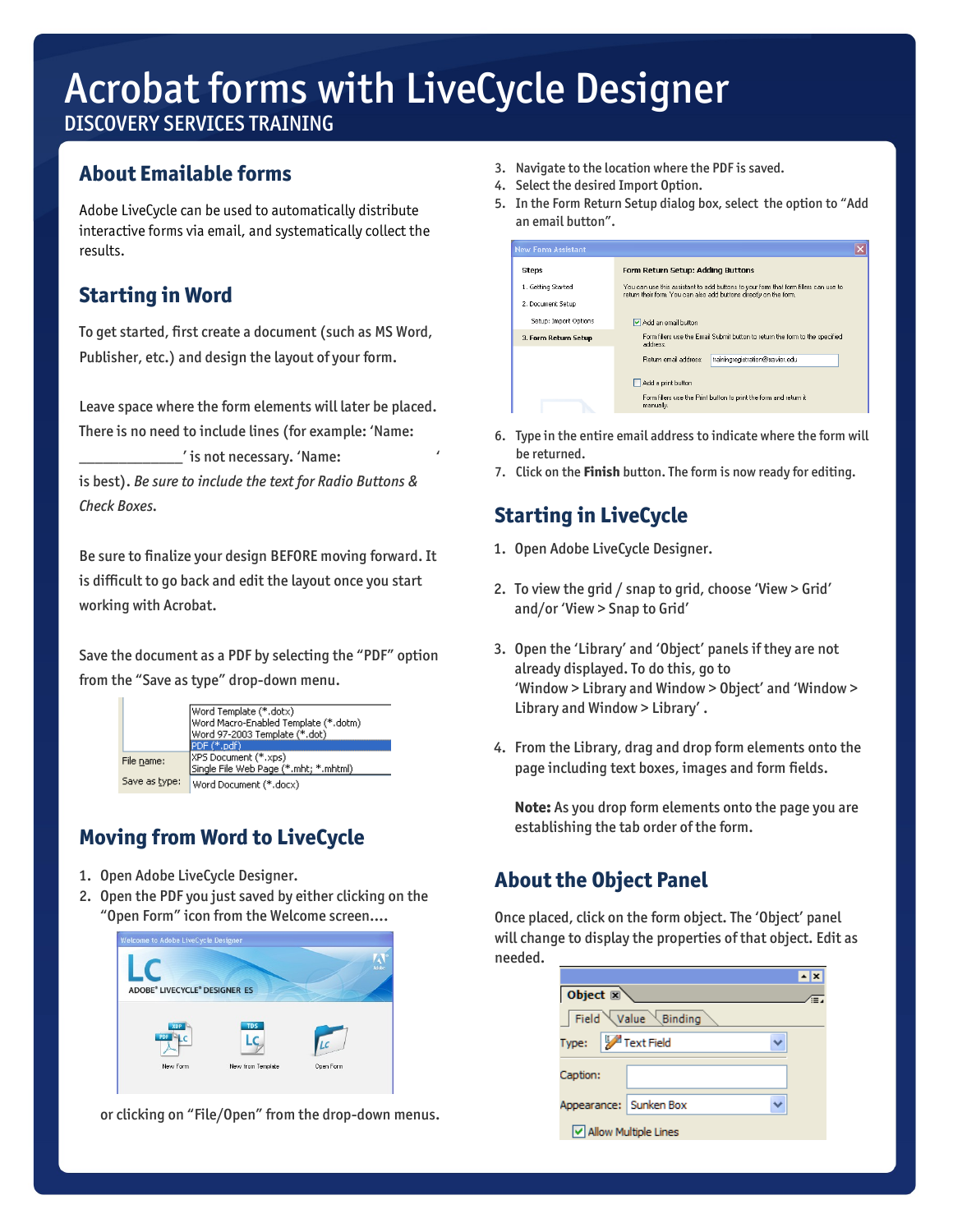### DISCOVERY SERVICES TRAINING

## **LiveCycle Designer Form Elements**

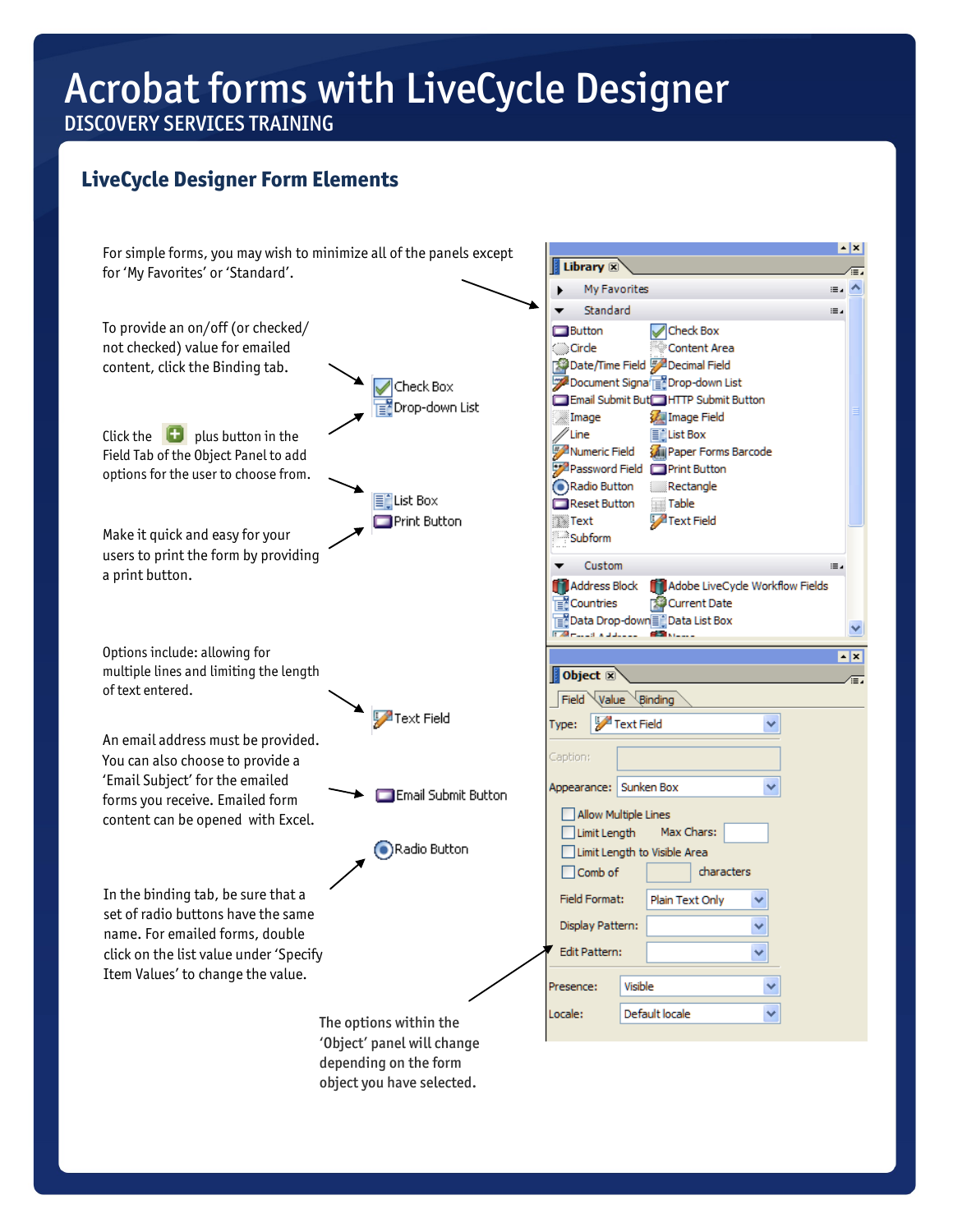DISCOVERY SERVICES TRAINING

### **Completing the form**

- 1. Add the enterable fields to the form using the instructions on Page 1 and 2.
- 2. Distribute the form by either clicking on the **Distribute Form** icon on the toolbar, or by selecting the **Distribute Form** com- $\sum_{n=1}^{\infty}$  **Figure 2 Filter** menu.
- 3. Indicate how you wish to collect the responses by selecting the preferred method from the drop-down list. Click the **Next** button.



4. Specify whether you wish to have the form sent automatically, or if you prefer to save it locally and send it at a later time. Click the **Next** button.



5. If you chose to have the form distributed **automatically**, the next screen will allow you to fill in the target email addresses. You can either select addresses from one of your address lists by clicking on the **To:** button, or you can type in email addresses manually, separating them with a semi-colon.

- 6. Type in the desired **Subject** line.
- 7. Adobe LiveCycle will automatically fill in an explanation in the Message field. You can delete, modify, or completely replace the text in this field.
- 8. Indicate if you wish to collect the names and email addresses of the responders by checking or unchecking the checkbox.
- 9. Click the **Send** button to distribute the survey to the recipients you have specified.

| <b>Distribute Form</b>                                                                                                                                                                                                                    |                                                                                                                                                                  |  |
|-------------------------------------------------------------------------------------------------------------------------------------------------------------------------------------------------------------------------------------------|------------------------------------------------------------------------------------------------------------------------------------------------------------------|--|
| Delivery Method:                                                                                                                                                                                                                          | Manually collect responses in my email inbox                                                                                                                     |  |
| To                                                                                                                                                                                                                                        |                                                                                                                                                                  |  |
| Subject:                                                                                                                                                                                                                                  | Please complete the form Test Form - Created in LiveCycle distributed 0001.pdf                                                                                   |  |
| <b>Message:</b>                                                                                                                                                                                                                           | E: Wavier Vacrobat \Test Form - Created in LiveCycle_distribut Reset default message                                                                             |  |
|                                                                                                                                                                                                                                           | You are invited to complete the form "Test Form - Created in LiveCycle distributed 0001.pdf". You can use<br>Adobe Acrobat or Adobe Reader to fill in this form. |  |
| Click the attachment to open the form in Acrobat or Adobe Reader. When vou are finished, click Submit to<br>return your data to the form author.<br>Get the free Adobe Reader 9 from:<br><http: go="" reader="" www.adobe.com=""></http:> |                                                                                                                                                                  |  |
|                                                                                                                                                                                                                                           | Collect name & email from recipients to provide optimal tracking                                                                                                 |  |
| Help                                                                                                                                                                                                                                      | < Previous<br>Cancel<br>Send                                                                                                                                     |  |

### **Collecting Data**

1. Once submitted, PDF forms will be sent to the email address specified.

#### **Submitting Completed Form**

| Murphy, Jessica |                                                                      |  |  |
|-----------------|----------------------------------------------------------------------|--|--|
|                 | Sent: Tue 6/15/2010 12:27 PM<br>To: Murphy, Jessica                  |  |  |
|                 | Message   Thest Form - Created in LiveCycle_distributed.pdf (126 KB) |  |  |

- 2. Double-click to open the attached PDF.
- 3. Choose whether you would like to add this form to an existing response file (which collects all the submitted forms in one location) or to create a new response file.

| <b>Add Completed Form to Responses File</b>                          |        |  |  |
|----------------------------------------------------------------------|--------|--|--|
| This file is a completed form and will be added to a responses file. |        |  |  |
| Add to an Existing Responses File                                    |        |  |  |
| Browse<br>\Acrobat\Test Form - Created in LiveCycle responses.pdf ∨  |        |  |  |
| Create a New Responses File                                          |        |  |  |
| Contact-Form-Responses.pdf                                           | Browse |  |  |
| Help<br>ОК                                                           | Cancel |  |  |